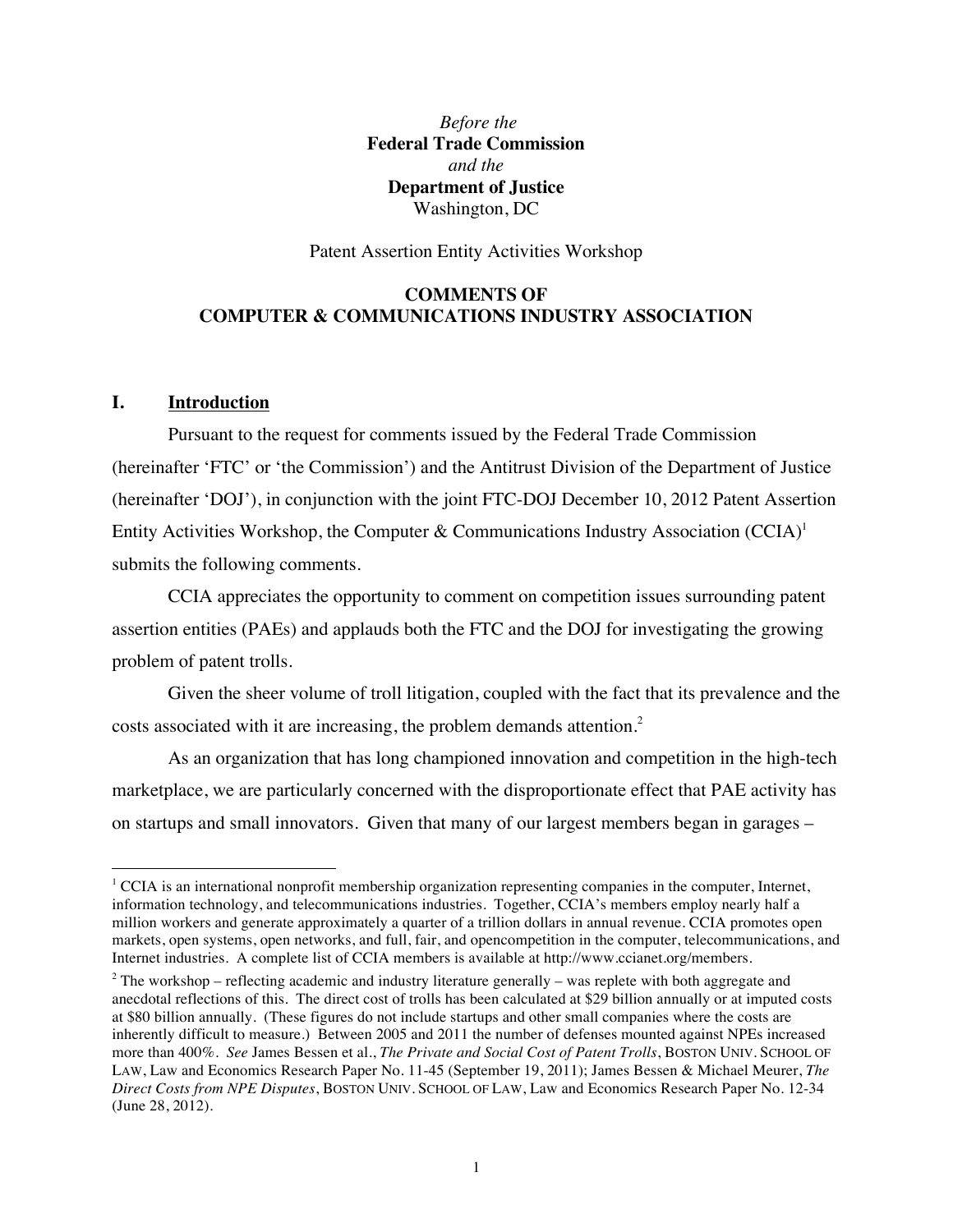without patent lawyers – when patenting software was either unheard of or not prevalent, it is likely that more than a few of them would have been derailed by patent lawsuits before they got off the ground had their founders been born a decade or two later.

 by PAEs – particularly those with the most suspect patents – who seek to exploit fissures in the company's portfolio faced troll lawsuits.<sup>3</sup> A prominent academic found that 55% of unique defendents in PAE suits are companies with an annual revenue under \$10 million a year.<sup>4</sup> These some have described as a "tax on innovation."<sup>5</sup> Whatever you call it, patent trolls threaten the Now, because of their vulnerability, startups and small innovators are routinely targeted underlying patent system. In fact, one prominent venture capitalist noted that over a third of his developments increase the risk and expense of starting high-tech businesses, constituting what delicately balanced ecosystem that has made America the world's unquestioned leader in hightech innovation.

Although we recognize that the antitrust agencies cannot solve all the problems with our nation's patent system, particularly issues of patent quality and patent volume, there are actions the DOJ and the FTC can take to minimize the consumer harm inflicted by PAEs gaming the deficiencies of the system.

working to promote innovation as they did in the series they held in 2002.<sup>6</sup> Much has changed in the past 11 years. PAEs – and companies that utilize them – are constantly evolving their First and foremost, both the FTC and DOJ should continue their important investigatory work in this field. They should consider revisiting growing questions about how well patents are business strategies and relationships, and have pushed further into the complex and murky intersection of IP and competition law. Furthermore, PAEs frequently use armadas of shell companies (some even use thousands)<sup>7</sup> to obscure their strategies, relationships and the true scope of their patent portfolios.

 <sup>3</sup>*See* Brad Burnham, *We need an independent invention defense to minimize the damage of aggressive patent trolls*, Union Square Ventures Blog (Jan. 11, 2010), *available at* http://www.usv.com/2010/01/we-need-an-independentinvention-defense-to-minimize-the-damage-of-aggressive-patent-trolls.php.

 <sup>4</sup>*See* Colleen Chien*, Startups and Patent Trolls,* Santa Clara Univ. School of Law, Legal Studies Research Papers Series No. 09-12 (Sept. 2012), *available at* http://papers.ssrn.com/sol3/papers.cfm?abstract\_id=2146251.  $^5$  *Id.* 

<sup>&</sup>lt;sup>6</sup> Federal Trade Commission, Hearings on Competition and Intellectual Property Law and Policy in the Knowledge-Based Economy (2002), *available at* http://www.ftc.gov/opp/intellect/index.shtm.

 <sup>7</sup>*See* Tom Ewing & Robin Feldman, *The Giants Among Us*, 2012 STAN. TECH. L. REV. 1 (2011), *available at* http://stlr.stanford.edu/pdf/feldman-giants-among-us.pdf.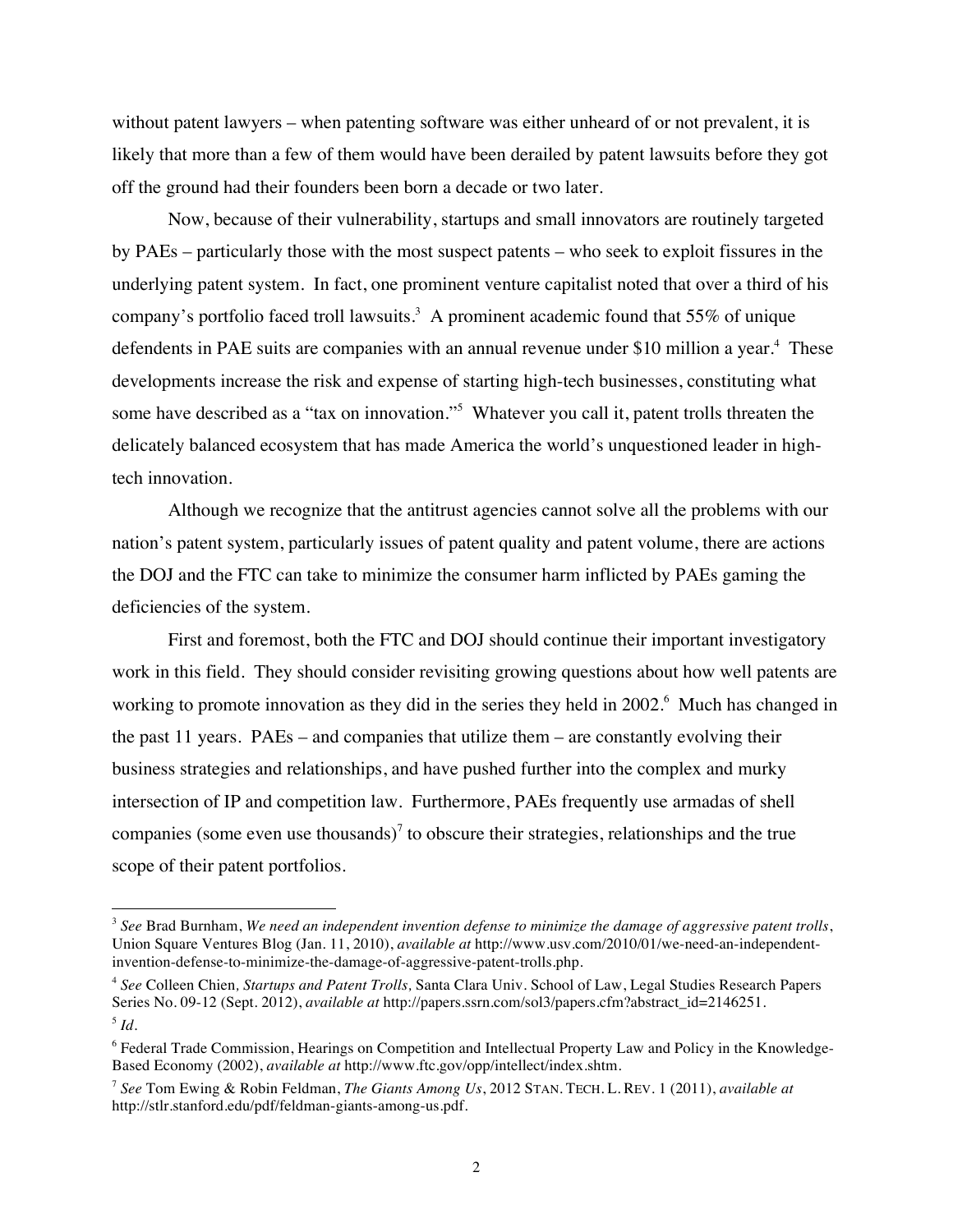marketplace developments. They must also revisit the guidance they provide – such as the 1995 IP Licensing Guidelines – to reflect new realities. The patent system and antitrust jurisprudence have not historically contemplated markets where individual products read on hundreds of thousands of patents. These markets have become vast and complex, and PAEs have grown more sophisticated and creative in exploiting asymmetries of information, cost and risk. Both the DOJ and the FTC must stay on top of

and report facts which revealed the structure of our economy."<sup>8</sup> Consequently, a study along Specifically, the FTC should use its 6(b) authority to compel information from PAEs and their associates about their business practices and relationships. Armed with this information, the Commission should produce a comprehensive report on how they operate and a realistic assessment of the burdens and uncertainties they impose on others, along with any demonstrated benefits. Given that the application of the antitrust law to this field remains unsettled, and that the internal practices and business relationships of PAEs remain largely hidden from sight, a comprehensive study would assist both the FTC and DOJ in evolving competition policy, updating their public guidance, and reworking their enforcement priorities. In establishing the FTC, Congress sought to create "a government agency adequately equipped to secure, evaluate these lines would dovetail perfectly with the FTC's historical mission.

In addition to the study, the DOJ and the FTC can address problematic troll behavior by:

- Bringing actions against PAEs that revoke prior patent commitments (e.g. FRAND, royalty stacking, non-assert against open-source software, etc.) that induced marketplace reliance;
- • Targeting trolls acting at the behest of operating companies often through incentives operating company to troll – to raise rivals' costs. This is particularly problematic when included in the contractual provisions associated with the transfer of patent rights from competitors operate in concert to enable trolls to attack other market participants.

 <sup>8</sup>*See* Paul Rand Dixon, *The Federal Trade Commission: Its Fact Finding Responsibilities and Powers*, MARQUETTE L. REV. Vol. 26 (Summer 1962), *available at* 

http://scholarship.law.marquette.edu/cgi/viewcontent.cgi?article=2771&context=mulr.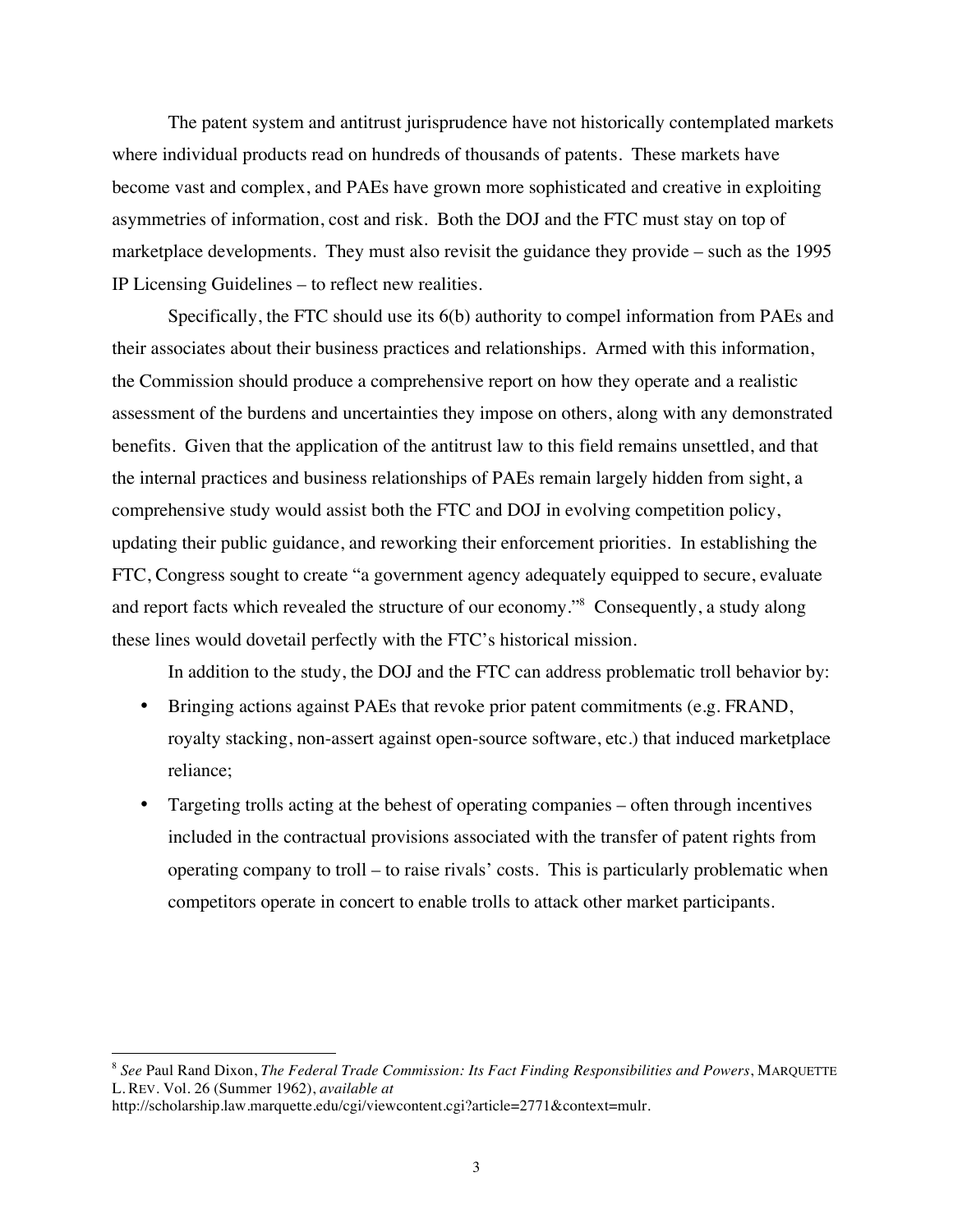The FTC and the DOJ must continue to examine the patent system with a competition advocate's lens. The comprehensive  $2003$  and  $2011<sup>9</sup>$  studies broke new ground in their examination of patents and their effects on competition and innovation. That work should be continually updated. As problems with the patent system and its secondary markets come to light and as reforms are debated, it is essential for both the DOJ and the FTC to maintain their commitment to serving innovation and consumer welfare. This commitment should include injecting their unique legal and economic expertise into all foras where patent reform is being debated.

# **II. The FTC Should Conduct a Section 6(b) Study to Better Understand PAE Business Practices and Relationships**

The incomplete picture painted by publicly available information hints at many potentially unsavory, unethical and illegal activities conducted by patent trolls. Trolls use shell companies, sometimes by the thousands, to obscure their intentions. Many go to great lengths to mislead or deceive the public about the nature and scope of their business operations or the makeup of their patent portfolios. Furthermore, evidence has surfaced that operating companies are transferring patents to trolls with provisions encouraging the trolls to target the original owner's rivals.

The legality of many of these practices is questionable, and they present obvious public policy concerns. Given that the patent troll problem is growing rapidly and Congress is interested in addressing it, a comprehensive 6(b) study is needed to ensure that there is a factual record. This will assist our nation's antitrust enforcers in assessing whether competition laws are violated and will provide valuable information for Congress to consider when fashioning legislative remedies. Such 6(b) studies have often been used as the launching point for major legislation curbing questionable and abusive industry behavior, such as the Packer and Stockyards Act of 1921 and, more recently, the Medicare Modernization Act of 2003.

In addition to uncovering information on questionable business relationships, a 6(b) study can examine the "black market" of patent assertion, the reportedly vast amount of pre-litigation activity that ranges from carefully worded invitations to consider licensing to threats to assert

<sup>9</sup>*See* Federal Trade Commission, *To Promote Innovation: The Proper Balance of Competition and Patent Law and Policy* (October 2003); Federal Trade Commission, *The Evolving IP Marketplace: Aligning Patent Notice and Remedies with Competition* (March 2011)*.*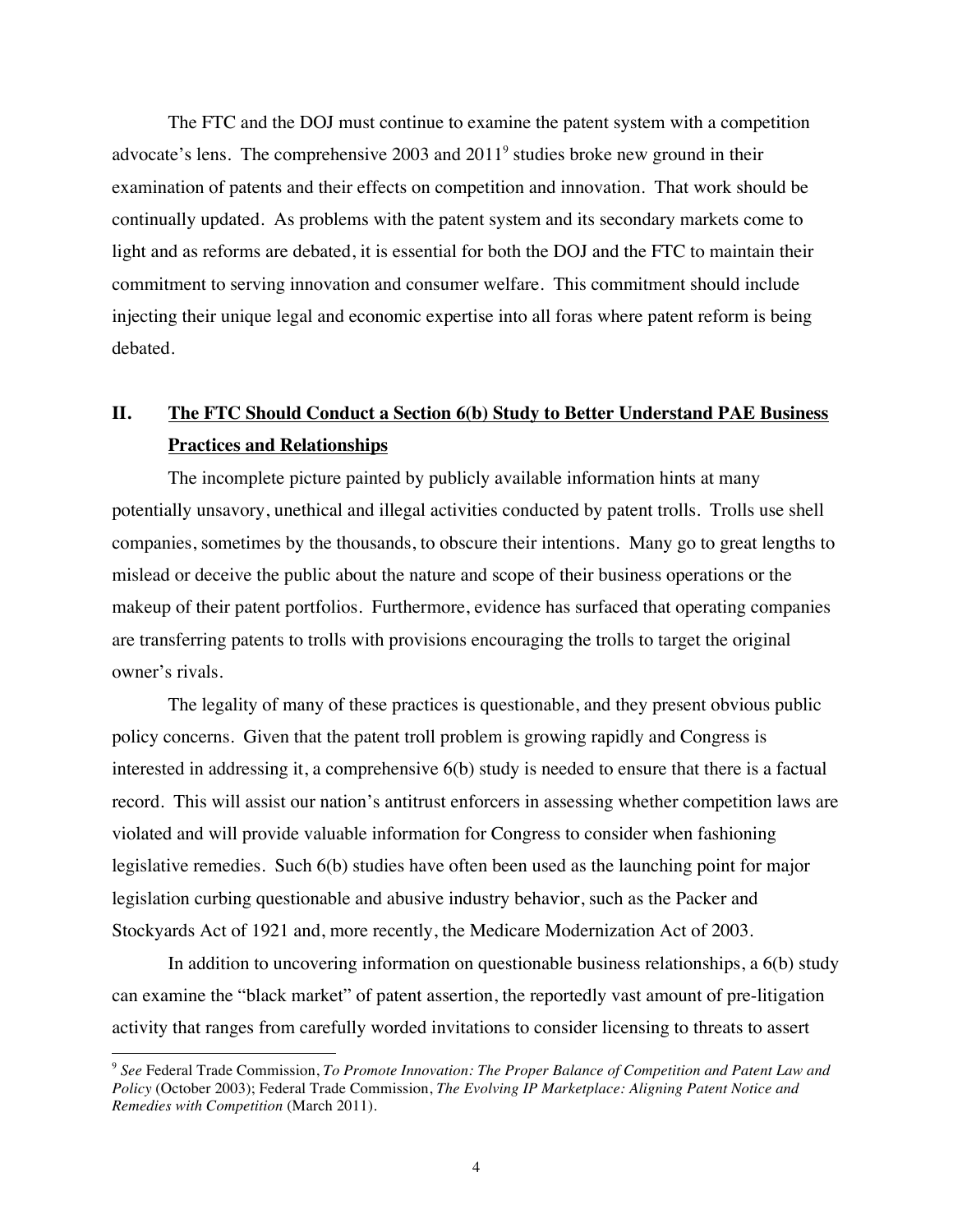portfolios of unspecified patents. For example, Apple's Chip Lutton testified before Congress that he received 25 letters insinuating infringement for every court filing in which Apple was a patent defendant.<sup>10</sup> Although ample anecdotal evidence provides plenty of cause for concern, meaningful data is difficult to obtain due to the secrecy in which such activity is conducted and the nondisclosure agreements that paper the landscape.

 successful they are in extracting fees without going to court. Since small companies may have disproportionately vulnerable to pre-filing threats. Since small company targets are sources of information on this kind of activity. The FTC could use the study to better understand how PAEs initiate assertions, and how difficulty in simply mounting a legal response to a patent complaint, they appear to be numerous, scattered, and muzzled by NDAs, only the PAEs themselves are likely to be ready

In the Appendix, we provide some suggestions on questions the FTC might consider including in a 6(b) questionairre to PAEs. The questions are designed to elicit responses to provide statistical evidence for or against what are commonly believed to be common industry practices. Furthermore, they would unveil any potentially problematic business relationships or practices that might set off antitrust or unfair competition alarm bells. We also include questions that would help assess any of the procompetitive efficiencies claimed by PAEs and their advocates.

#### **III. Make Clear that Commitments Travel with Patents**

Given that high-tech products and markets are highly interdependent and patents confer powerful rights to exclude, patent owners frequently give the greater technology community exante assurances about how they intend to enforce their patent rights. This is critical to encouraging the adoption and use of new technologies and products and building confidence in new markets.

the smartphone wars, $^{11}$  many other types of commitments exist: the smartphone wars,<sup>11</sup> many other types of commitments exist:<br><sup>10</sup> STAFF OF H. COMM. ON THE JUDICIARY,  $119^{TH}$  CONG., PATENT QUALITY IMPROVEMENT (Comm. Print 2005), These patent commitments are increasingly important to the high-tech ecosystem. Although FRAND commitments are especially familiar given the attention they have received in

*available at* http://commdocs.house.gov/committees/judiciary/hju20709.000/hju20709\_0.HTM.

<sup>&</sup>lt;sup>11</sup> Prior CCIA's comments to the FTC discuss the danger of interpreting FRAND pledges more strictly than the terms agreed to by the standard-setting organizations. In the Matter of *Motorola Mobility LLC and Google Inc.*,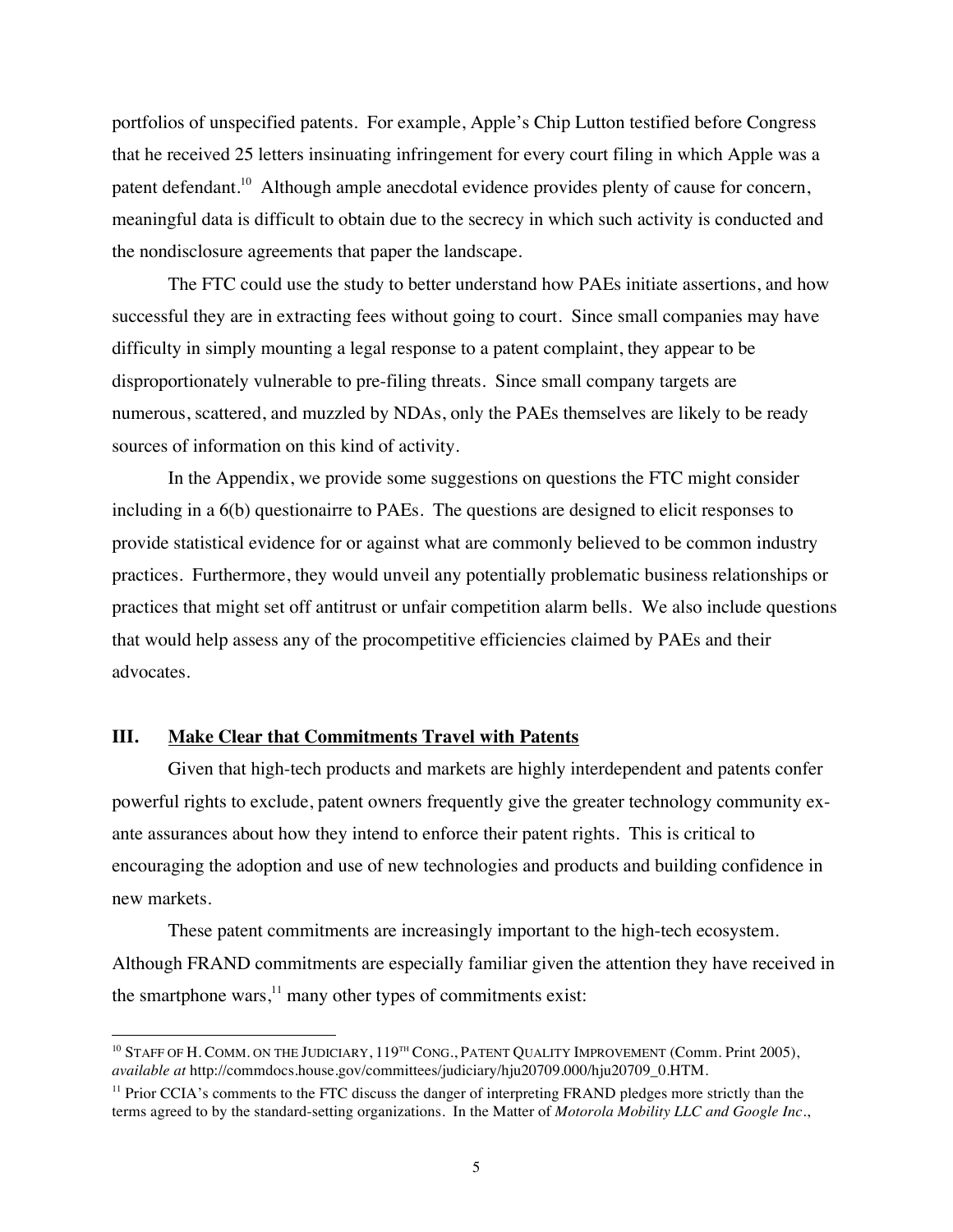- Red Hat's commitment not to exercise its patent rights against open source software<sup>12</sup>
- Commitments of patents to defensive patent organizations such as the Open Invention  $Network<sup>13</sup>$
- Twitter's pledge to only use employee-owned patents defensively<sup>14</sup>
- Google's recent pledge not to assert certain patents against open source software (subject to a defensive termination agreement) $15$
- Promises not to "stack royalties" (often part of FRAND commitments), where a company agrees not to charge more than a certain royalty percentage for all of its patents that apply to a particular product

If it is not clear that commitments travel with the patents, giving such commitments would be futile as the certainty the commitments are intended to convey would be non-existent. Even well intentioned companies cannot anticipate how patents might be assigned or transferred and what future owners might do. Bad actors would be able to use commitments made to induce the adoption and reliance of their technology. Once the patented technology is adopted, the original patent holders could transfer the patent(s) to a PAE who could revoke the commitment. The PAE could exploit the implementers' investment in building on the patented technology to extract rents greater than the value of the patent(s) itself. The mere possibility of this gaming creates uncertainty, as all commitments would come under suspicion and the market certainty they are designed to confer would be lost, regardless of the intent of the company making the original commitment.

Although the FTC has taken action against at least one patent troll for disclaiming an explicit licensing commitment,<sup>16</sup> antitrust authorities should issue more explicit guidance on how the many types of commitments in the marketplace will be deemed to travel with the patents.

 Federal Trade Commission, Comments of the Computer & Communications Industry Association, File No. 121- 0120, February 22, 2013, *available at* http://ftc.gov/os/comments/motorolagoogle/563708-00028-85597.pdf.

 12 Red Hat, Inc., Statement of Position and Our Promise on Software Patents, *available at*  http://www.redhat.com/legal/patent\_policy.html.

 13 Open Invention Network LLC, Patent License Agreement, *available at* 

http://www.openinventionnetwork.com/patents.php.

 14 Adam Messinger, *Introducing the Innovator's Patent Agreement*, Twitter Blog, April 17, 2012, *available at* http://blog.twitter.com/2012/04/introducing-innovators-patent-agreement.html.

 15 Duane Valz, *Taking a stand on open source and patents*, Google Open Source Blog, March 28, 2013, *available at* http://google-opensource.blogspot.co.uk/2013/03/taking-stand-on-open-source-and-patents.html.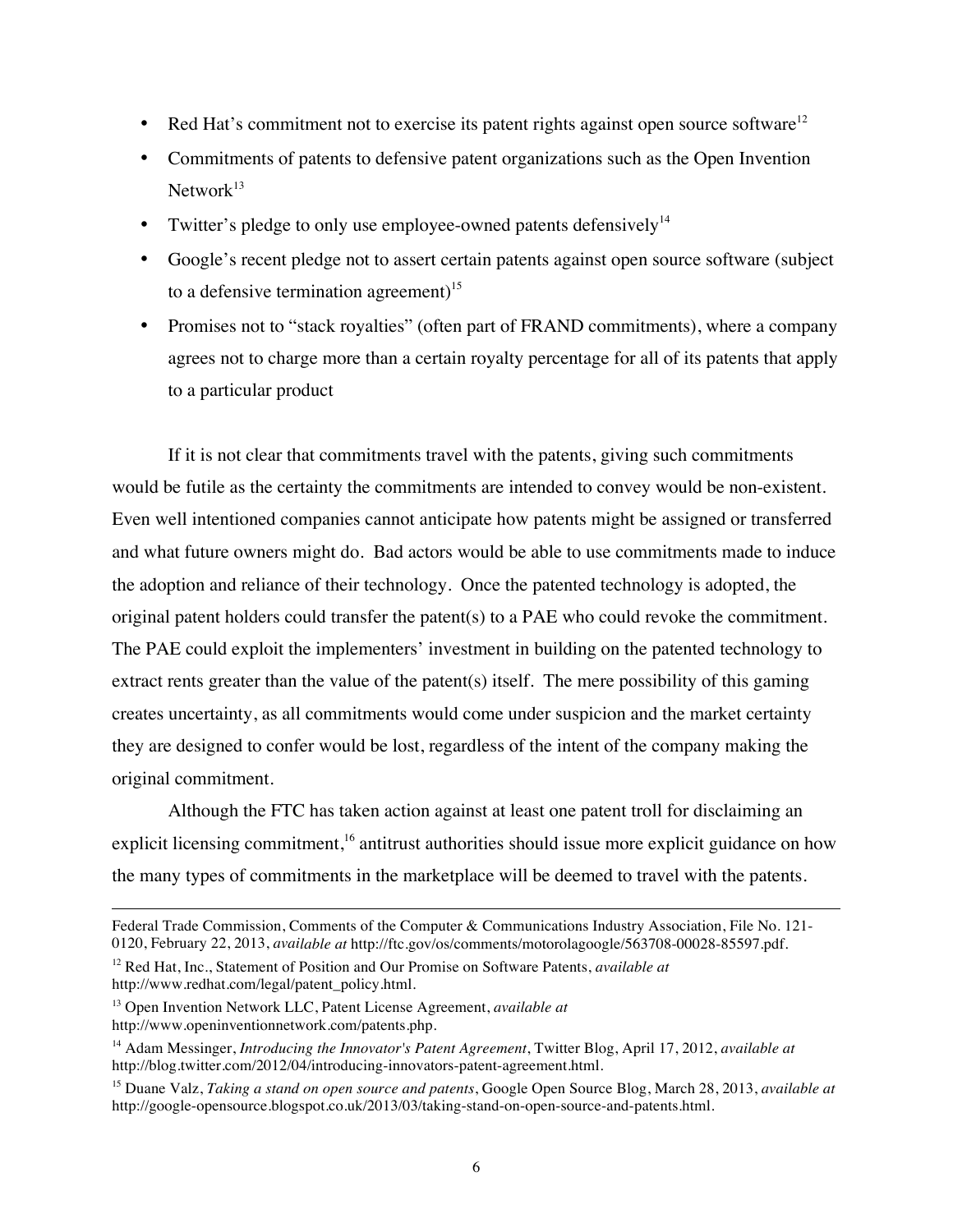after Company A dissolves, what licensing rates is Company B allowed to seek on those patents? For example, "royalty stacking" commitments have posed concerns because they are not tied to specific patents. Patent portfolios can be shed in stages so that multiple parties control patents that were subject to the original royalty stacking pledge. For example, if Company A makes a commitment to not charge more than a 3% total royalty for the 200 patents it owns that read on a particular device, and Company B obtains 50 of those patents on the secondary market If three other companies each acquire 50 of the original 200 patents, and each company then reads the original pledge to mean that they can charge 3%, the royalty for the original patents could quadruple long after the market participants are locked-in. Once again, if adequate guidance is not issued, incentives to game the system will persist. Patent holders in search of more revenue could evade royalty-stacking commitments by spinning off a portion of their portfolio to PAEs.

DOJ did not apply to Rockstar because it was a separate entity.<sup>18</sup> Ironically, the antitrust Although both the DOJ and FTC have taken proactive action supporting the concept that commitments travel with the patents, $17$  greater clarity is needed. For example, the president of a large PAE, the Rockstar Consortium, is on record claiming that the prior commitments of both the original patent holder (Novell) and the commitments that Rockstar's creators made to the approval for the creation of Rockstar was conditional on the very same commitments to the DOJ that the Rockstar CEO publicly disclaimed.

#### **IV. PAEs Acting in the Strategic Interest of Operating Companies**

Straightforward patent sales to PAEs may not run afoul of antitrust law, but they can still greatly affect competition. Because PAEs don't make products, they are not bound by the same reputational concerns or the classic "mutually assured destruction" (MAD) scenario, where firms are incentivized not to sue lest they be sued back. Patent détentes based on MAD or direct cross-

<sup>&</sup>lt;sup>16</sup> Statement of the Federal Trade Commission, *In the Matter of Negotiated Data Solutions LLC*, File No. 0510094, *available at* http://www.ftc.gov/os/caselist/0510094/080122statement.pdf.

 17 Department of Justice, *CPTN Holdings LLC and Novell Inc. Change Deal in Order to Address Department of Justice's Open Source Concerns*, April 20, 2011, *available at* http://www.justice.gov/opa/pr/2011/April/11-at- 491.html; Statement of the Federal Trade Commission, *In the Matter of Negotiated Data Solutions LLC,* File No. 0510094, *available at* http://www.ftc.gov/os/caselist/0510094/080122statement.pdf.

 18 Robert McMillan, *How Apple and Microsoft Armed 4,000 Patent Warheads*, WIRED, May 21, 2012, *available at* http://www.wired.com/wiredenterprise/2012/05/rockstar/.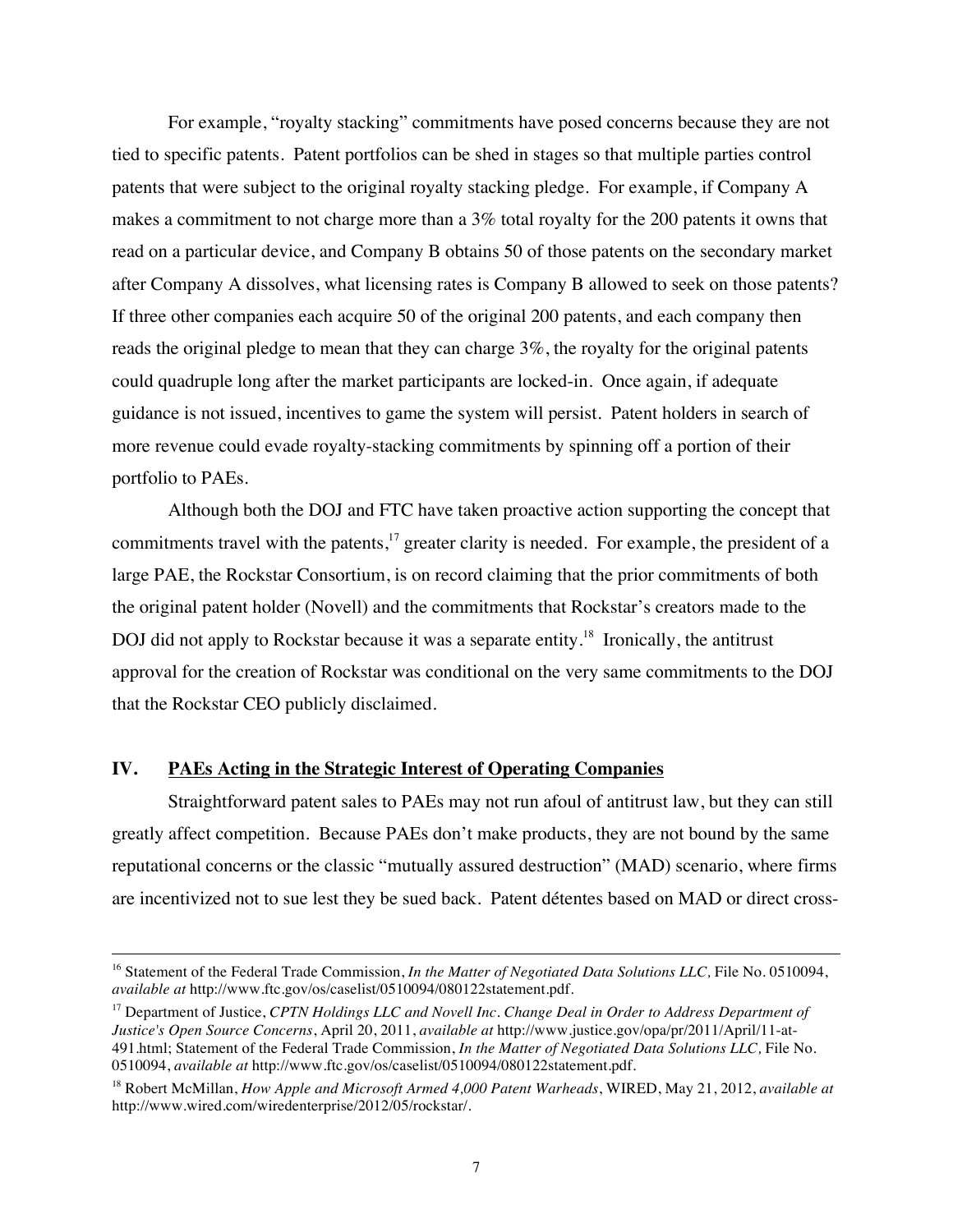competitors, the costs of which are eventually borne by consumers in the form of higher prices – licenses of portfolios are not an ideal solution because they still increase barriers to entry for new entrants. However, they often work to minimize the anticompetitive effects of a congested, highvolume patent system. They minimize the costs of licensing and litigation between large and less innovation as resources are diverted from R&D.

concerns.<sup>19</sup> While companies may disclaim control of their privateers, suspicions may create However, the relatively new phenomenon of "patent privateering," wherein operating companies enlist trolls to attack their rivals and raise their operating costs, presents real antitrust damaging positive feedback loops as targets deputize their own PAEs to go after the rivals suspected of attacking them. If the massive defensive portfolios accumulated by IT giants over the last 20 years are "weaponized" and turned over to trolls, the collateral damage to competition and innovation is likely to be severe.

provisions that explicitly or implicitly align the troll's incentives with those of the transferor.<sup>20</sup> Accordingly, antitrust authorities should be vigilant when patent transfers to trolls contain

When multiple competitors jointly control or contribute to the same PAE, the FTC and DOJ should closely monitor the contractual relationships and terms of the patent licenses to ensure that the PAEs are not being used to conceal what would otherwise be collusive activity that would run afoul of Section 1 of the Sherman Act.

In reference to the hypothetical examples used as reference points in the PAE workshop, $^{21}$  the FTC and the DOJ should be most concerned with Scenario B. Scenario A also potentially presents some antitrust concerns. As discussed above, Scenario C presents significant public policy concerns, but straightforward sales of patents to trolls are unlikely to violate antitrust law.

http://www.ftc.gov/opp/workshops/pae/docs/hypotheticals.pdf.

 <sup>19</sup>*See* Ewing & Feldman, *The Giants Among Us*, *supra* note 7; Tom Ewing, *Practical Considerations in the Indirect Deployment of Intellectual Property Rights By Corporations and Investors*, 4 HASTINGS SCI. & TECH. L. J. 109 (2011), *available at* http://hstlj.org/wp-content/uploads/2011/12/7-Ewing-TWO-109-158.pdf.

 20 For a more in-depth discussion of problematic contractual provisions, *see* Michael Carrier, *Patent Assertion Entities: Six Actions Antitrust Agencies Can Take*, CPI Antitrust Chronicle, Winter 2013, Vol. 1 No. 2, *available at*  http://papers.ssrn.com/sol3/papers.cfm?abstract\_id=2209521.

<sup>&</sup>lt;sup>21</sup> Patent Assertion Entity Workshop, "Panel C: How Does Antitrust Apply to the Potential Efficiencies and Harms Generated by PAE Activity? Hypotheticals," *available at*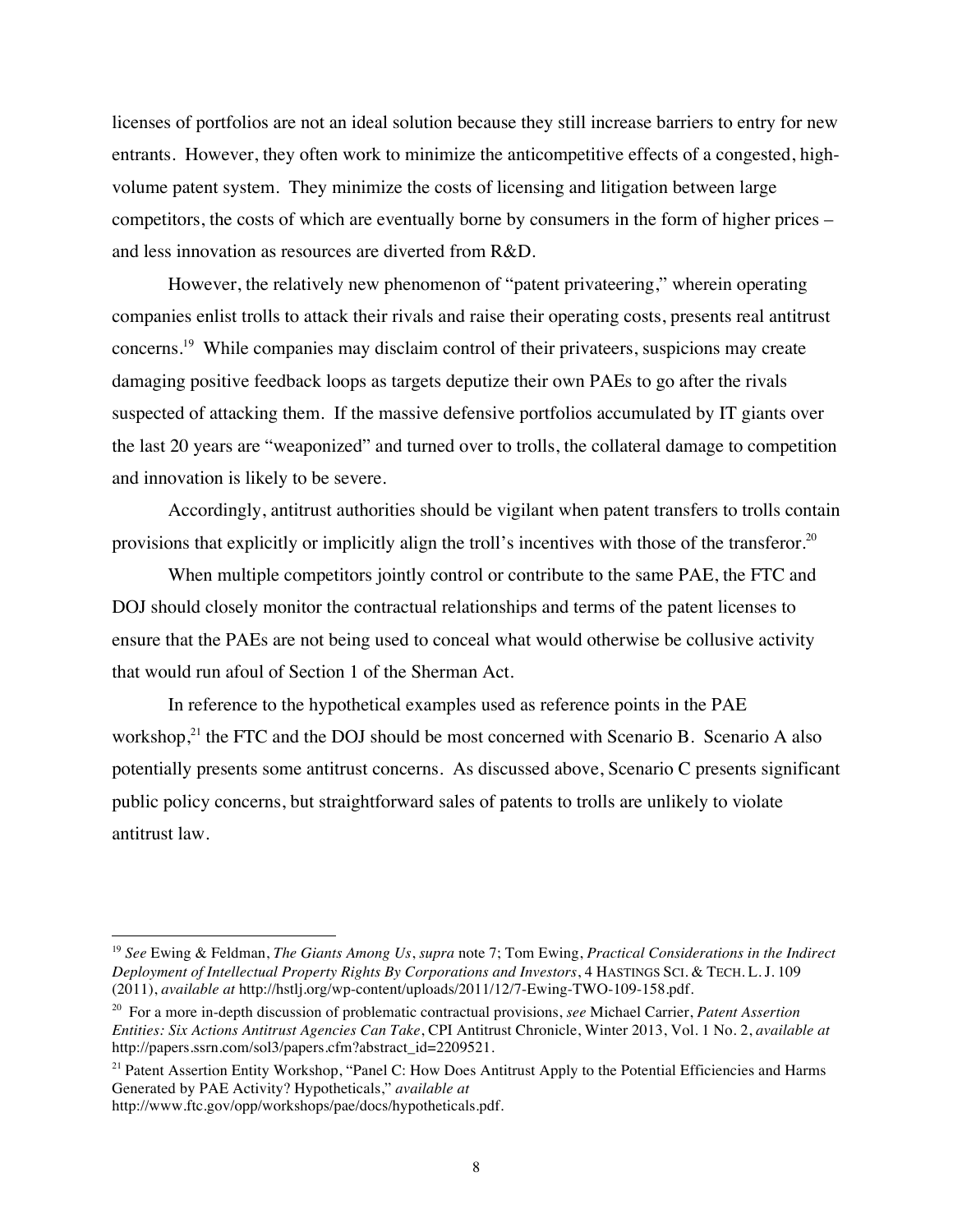## **V. Conclusion**

 demand letters and threats – occurs in the shadows and is often protected by NDAs. As a result, PAEs exacerbate underlying problems in the patent system and impede innovation and competition. As the use of patent trolls increases, so too have the costs associated with them. New PAE business arrangements and practices, such as patent privateering, deserve close scrutiny from antitrust authorities. However, most PAE activity – particularly pre-litigation the FTC is uniquely suited to conduct a 6(b) study to get more information on their operations, business relationships and the costs and efficiencies associated with them.

Respectfully submitted,

 (202) 783-0070 Daniel O'Connor Senior Director, Public Policy & Government Affairs Computer & Communications Industry Association 900 Seventeenth Street NW, 11th Floor Washington, D.C. 20006

April 5, 2013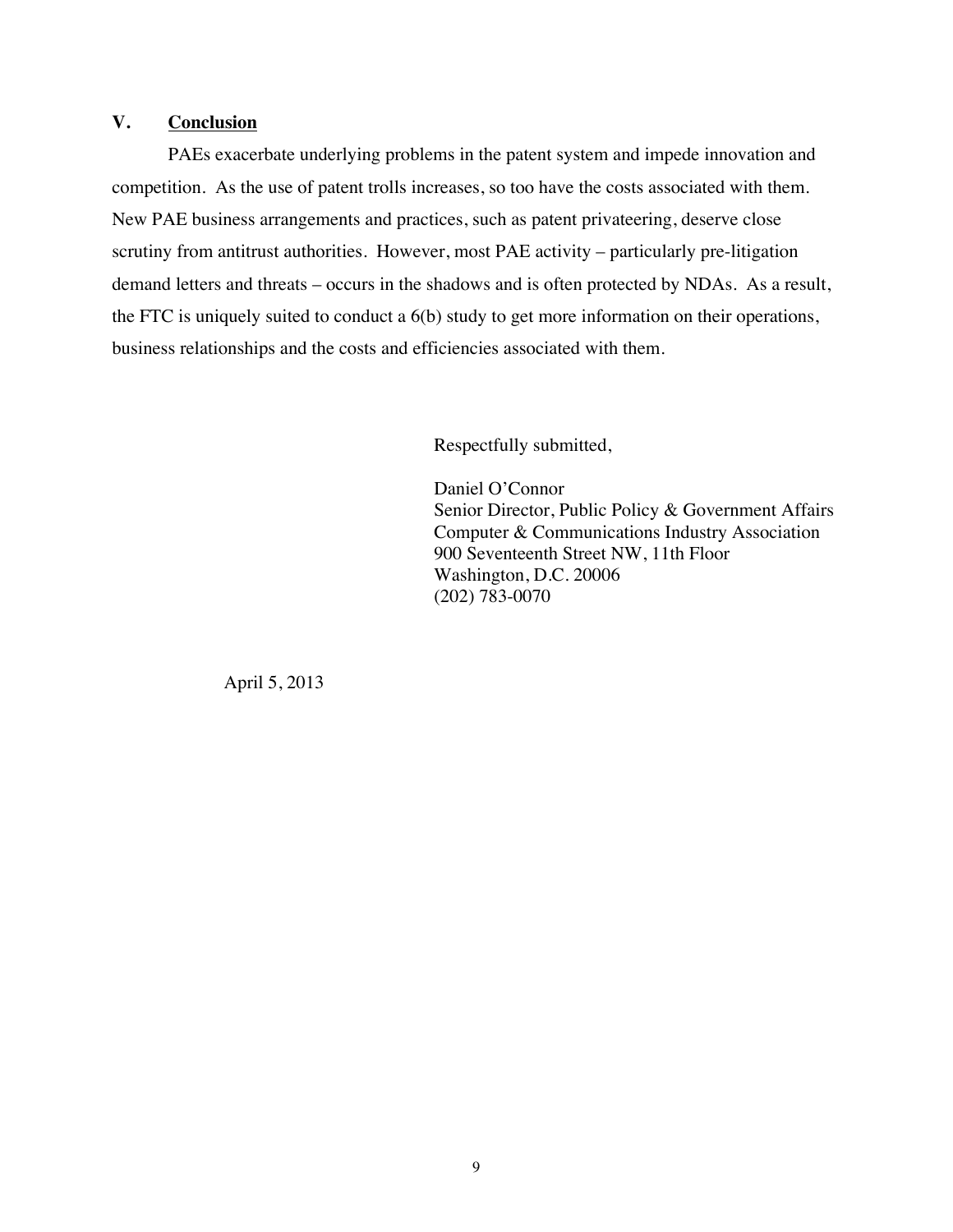# Appendix – Potential Questions for 6(b) Questionnaire<sup>22</sup>

Information about PAE structure

- • List any current or former corporate parent.
- List all entities in which Company has an ownership interest. For each entity Company has an ownership interest in, provide the full name, address, state of incorporation (if applicable), and nature of ownership interest. Ownership interest includes any business association, subsidiary, sole proprietorship, or shell organization.
- List all entities in which Company has a financial interest and/or relationship. Interest and/or relationship in an entity is defined as ownership, assignment interest, and any financial or commercial benefit stemming from a contractual arrangement relating to a patent.
- If Company has a board of directors or similar governing body, list all other business associations (companies, subsidiaries, partnerships, etc) in which these individuals have a role with a fiduciary responsibility.

Information about interest in Company's patents

- • List all patents in which Company has a current ownership interest, including options, or has had such an interest within the past five years. For all patents listed describe the nature of acquisition (original patentee, assignment, purchase, etc).
- List all patents Company has transferred to another entity within the last five years and indicate Company's interest in or relationship to that entity. State the nature of the interest and the responsibilities of each party.

Information about Company's licensing and litigation practices

- • Provide a comprehensive list of all entities, including individuals:
	- $\circ$  To whom Company has sent an invitation, notice, or demand letter in the past five years;
	- $\circ$  With whom Company has been involved in a lawsuit;
	- o From whom Company currently collects royalties

 22 For more discussion and analysis of these questions refer to CCIA's Patent Progress Blog. Specifically, *see*  Brendan Coffman, *Suggestions for an FTC 6(b) Study on Patent Assertion Entities*, Patent Progress, April 5, 2013, *available at* http://www.patentprogress.org/2013/04/05/suggestions-for-an-ftc-6b-study-on-patent-assertion-entities/.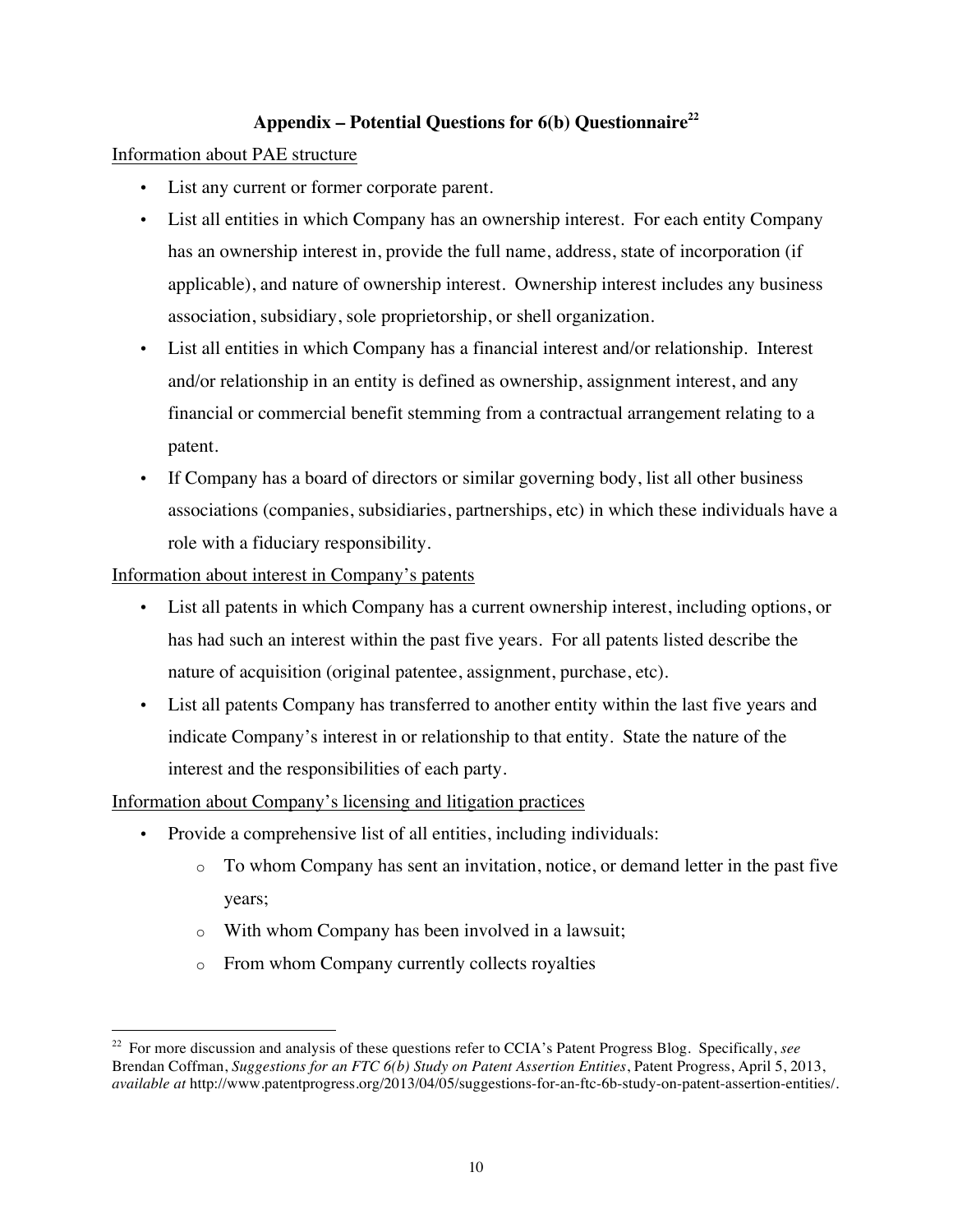- For each licensing agreement made in the past five years by Company, provide the agreement and any correspondence prior to the agreement.
- Describe the process through which Company learns of potential licensees.
- Describe the process through which Company identifies and selects invitation/notice/demand letter recipients.
- Describe the process through which Company prices its patent licenses.
- Describe how Company determines whether a potential licensee already has a license to the technology in question and whether the potential licensee has any indemnification against patent infringement.

## Information on strength of patents in which Company has an interest

- For each patent purchased in the past five years
	- o provide any information received on the patent prior to purchase.
	- o state the age of the patent at the time of purchase.
	- $\circ$  identify whether the patent had been licensed, was the subject of litigation, or was embodied in a product prior to the date of purchase.
- Describe the process through which Company selects patents to purchase.

#### Information about PAE relationships with operating companies

- For each patent purchased from or assigned by an Operating Company to the patent Company in the past five years, provide the agreement and information on any continuing responsibilities of either party.
- Provide or describe any agreement, including any payment schedule, requiring patent Company to share royalties with an Operating Company.
- Provide or describe any agreement between patent Company and an Operating Company that restricts the parties that the patent Company can seek licenses from or lists companies that already a license.
- Provide or describe any agreement between patent Company and an Operating Company that specifies or targets other Operating Companies.

#### Procompetitive Efficiencies

• Describe the actions, if any, Company is taking to bring the patented technologies to market. Include efforts to educate operating entities on the patented technologies to encourage the adoption of the patented innovation.